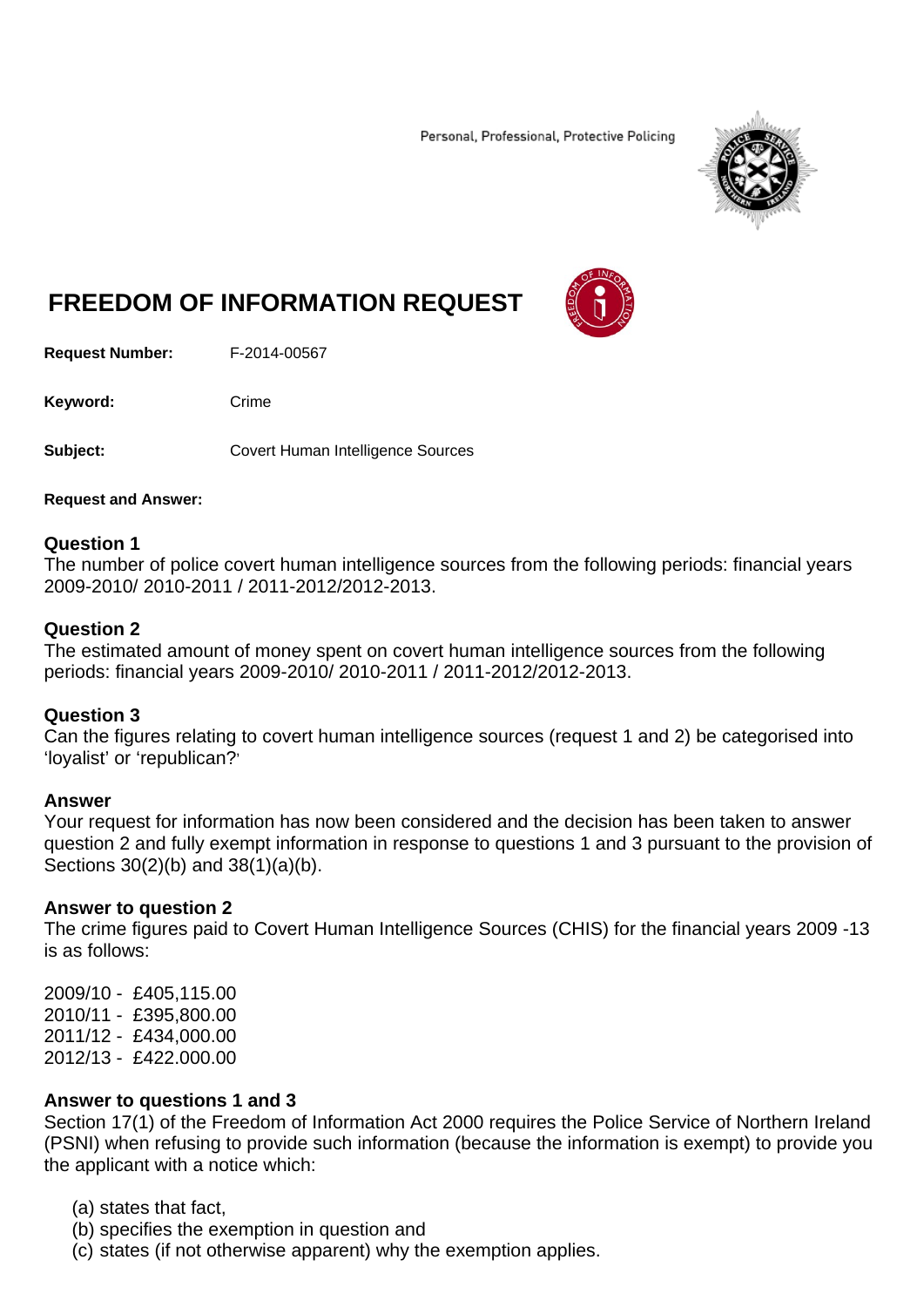The exemptions, as well as the factors the Department considered when deciding where the public interest lies, are listed below:

Section 30(2)(b) - Investigations and Proceedings conducted by Public Authorities Section 38(1)(a)(b) - Health and Safety

Section 30 is a class based qualified exemption which means that the legislators have identified that the public interest considerations need to be evidenced and articulated to the applicant.

Section 38 is a prejudice based qualified exemption which means that the legislators have identified that the harm (prejudice) in disclosure as well as the public interest considerations need to be evidenced and articulated to the applicant.

The harm and public interest tests are detailed below.

## **Harm**

Covert Human Intelligence Sources (CHIS), regardless of their motivation, provide information at particular personal risk to themselves and their families. As previous cases have shown, where a CHIS is identified it can result in substantial physical harm, or mental trauma resulting from the threat of physical harm. This problem is particularly acute in cases relating to serious crime and terrorism where the threat against individuals is substantial. Releasing information on CHIS could also result in investigations being adversely affected through less information being provided to the police and therefore an increase in crime.

## **Public Interest Test**

## Factors favouring disclosure for Section 30

It is widely acknowledged in the press that police use CHIS to assist them with investigations and the effective delivery of law enforcement. Disclosure would enhance the public's knowledge about how information relating to CHIS is used by the PSNI and how the intelligence received assists in day to day investigations and operations to assist with the prevention and detection of crime as well as the apprehension and prosecution of offenders.

Disclosure would also assist in stopping any incorrect rumours or falsehoods relating to how the police store and manage how CHIS assist the police.

## Factors favouring non-disclosure for Section 30

Disclosure of the information requested could identify CHIS activity within a police area. Over a period of time if several disclosures were made, individuals could analyse the information and identify any sudden peaks or troughs in CHIS activity. This would hinder the prevention and detection of crime and also prejudice our ability to maintain confidential sources. Consequently, the PSNI's investigations would be affected as well as future law enforcement capabilities.

## Factors favouring disclosure for Section 38

Release of the information would give the public more awareness regarding CHIS use by the police and allow for more informed public awareness and debate.

## Factors favouring non-disclosure for Section 38

Public safety is of paramount importance to the PSNI and must always be considered as the PSNI would not wish to endanger the health and safety of any individual by causing them distress, anxiety or harm. Releasing the requested information could lead to individuals being distressed with their own and their family's safety endangered by persons involved in criminality/terrorism. The PSNI has a duty of care to the community we serve and to release information which could lead to an individual's safety being jeopardised would result is a loss of confidence in the way information is used.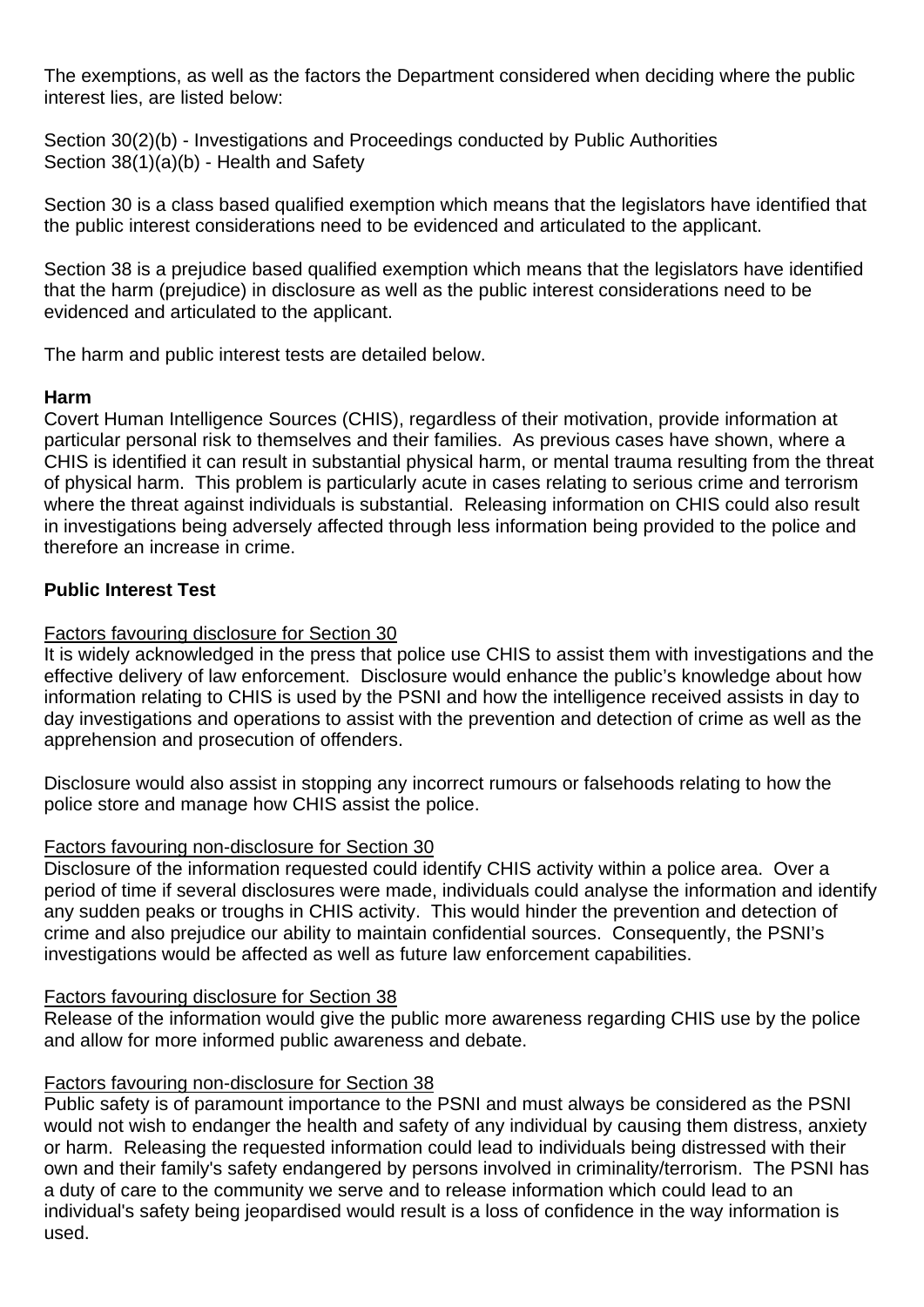The release of any information about payments of rewards would increase the risk to individuals, whether CHIS or not, that they might rightly or wrongly, be identified as CHIS. Dissident Republicans are active in Northern Ireland and the current threat level for Northern Ireland related terrorism is set separately for Northern Ireland and Great Britain. In Northern Ireland it is SEVERE and in Great Britain SUBSTANTIAL. Terrorist organisations have murdered individuals, both North and South of the border claiming, righty or wrongly, the justification that they were 'informers'.

As well as concerns about the physical health of such individuals there is also the mental health aspect of releasing CHIS information. They are informed of the risks but the more information police release heightens the anxiety suffered by such individuals operating in an insecure, threatening environment. Release of information could be considered by CHIS as a breach of confidence in having their identities protected.

## **Decision**

There is information within the public domain confirming that police use covert human intelligence sources to assist them with investigations and the effective delivery of law enforcement. While there is a public interest argument in ensuring we are open and transparent with regard to policing investigations and operations there is a greater public interest in ensuring that investigations are not adversely impacted through lack of information.

As has been mentioned, CHIS play a vital role in assisting the police and this is based very much on relationships built on trust and the expectation of complete confidentiality. It may be viewed by those not involved in the management of CHIS that a statistical number in itself is unlikely to cause any such adverse effects however the subject has to be viewed more as a whole.

Those determined to identify CHIS have the ability to use small pieces of information in order to build a more complete picture and it is the cumulative effect of information disclosures that the police service feel will lead to this prejudice being realised.

The use of CHIS is regulated by the Regulation of Investigatory Powers Act which requires authorities to take into account the provisions of the Human Rights Act when using CHIS (and other covert techniques). Police are reminded of their obligation under Article 2 of the European Convention on Human Rights (incorporated into UK law by the Human Rights Act 1998) which requires them to protect human life. This is further supported by a recent European Court Of Human Rights decision in Van Colle v United Kingdom. In this case it was alleged that the local police force concerned failed to provide adequate protection to an individual whose life was at risk because of the criminal acts of a third party. The witness was murdered by a person whom he was about to give evidence against in a criminal trial.

When balancing the public interest test PSNI have to consider whether the information should be released into the public domain. Arguments need to be weighed against each other. The most persuasive reason for disclosure is accountability which needs to be compared to the strongest negative reason, which in this case is Health and Safety.

The risk of identification or misidentification of CHIS has to be balanced with the "duty of care" to the individual. Intimidation and the threat of harm are within the capabilities of criminals/terrorists and the PSNI will not release any information which would endanger any individual. It is therefore our opinion that the balance lies in favour of non-disclosure of the information.

Additionally, the PSNI can neither confirm nor deny that they hold any other information relevant to the whole of your request by virtue of the following exemptions:

Section 23(5) Information relating to security bodies listed at Section 23(3) Section 24(2) National Security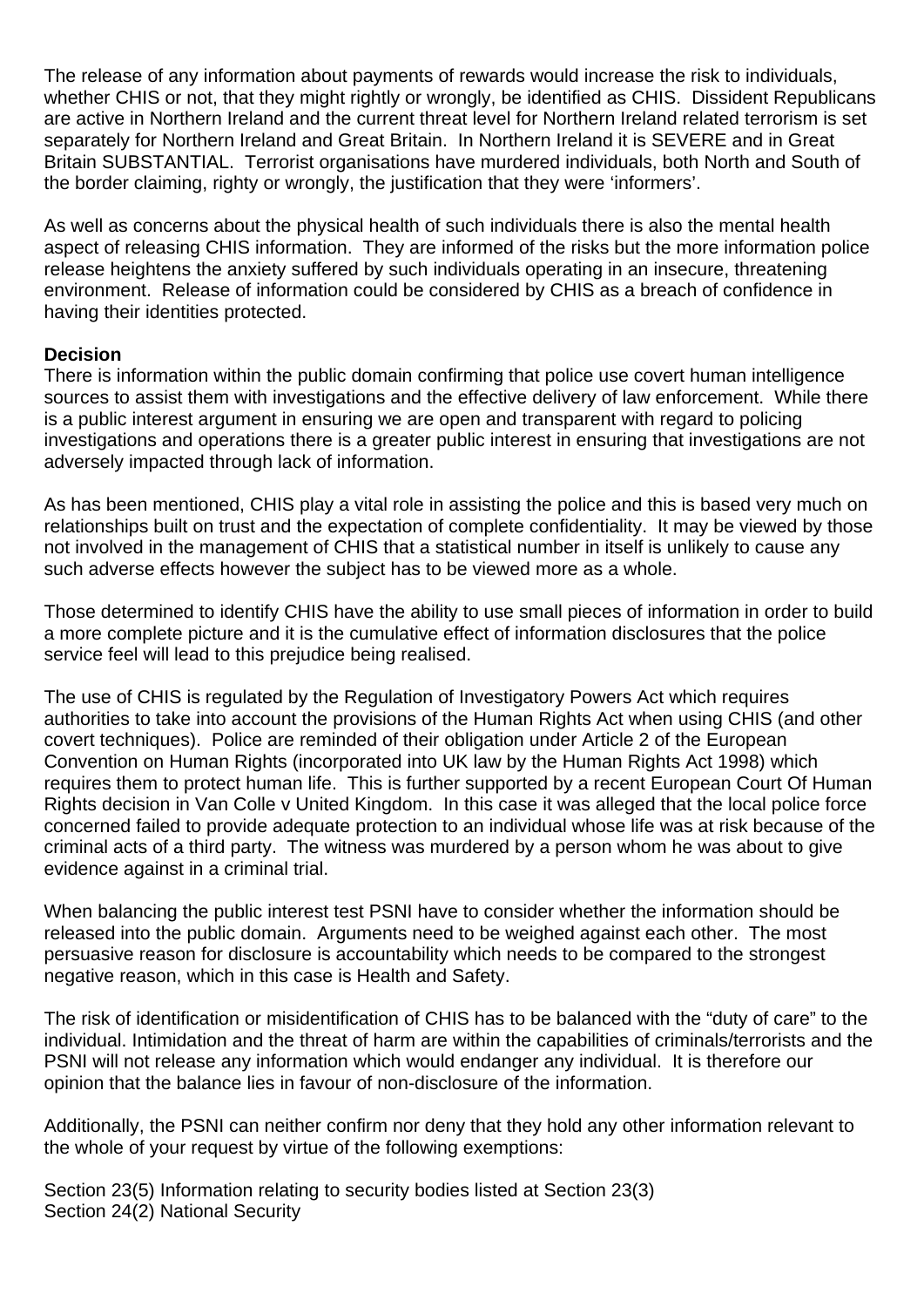Section 23 is an absolute exemption and I am therefore not required to complete a public interest test or conduct a harm test.

The above quoted total payments to CHIS does not include any payments made to CHIS where funding may have been supplied by exempt bodies.

Section 24(2) is a qualified exemption and as such there is a requirement to complete a public interest in confirmation or denial.

The police service works in partnership with other agencies in order to combat issues such as terrorism and organised crime. As such, information may sometimes be provided by bodies listed at section 23(3). In this case, I am unable to confirm or deny whether the PSNI hold any other information relevant to your request and sections 23 (5) and 24(2) are cited to protect the involvement or non-involvement of bodies listed at section 23(3), and national security.

### Harm for neither confirming nor denying that any other information is held for Section 24 Disclosure of CHIS data could impact on the recruitment and retention of CHIS in general, due to the perception of (rather than the actual) risk of identification. In a recent Information Tribunal case relating to the payments made to CHIS in Croydon (EA/2010/0006), it was accepted that this argument applied as much to CHIS providing intelligence in relation to national security concerns as to CHIS engaged in countering more traditional criminal threats. In this way, the disclosure of payment information would damage national security through discouraging current national security CHIS from cooperating with the police service in other geographical areas, or preventing the recruitment of national security CHIS in the future – regardless of whether the area in question actually currently runs CHIS reporting on serious crime, terrorist or other threats.

# **Public Interest test**

# Factors favouring disclosure

Confirmation or denial that any other information exists relevant to the request would lead to a better informed public and the public are entitled to know how public funds are spent. The information simply relates to national security and disclosure would not actually harm it.

# Factors favouring Non-Disclosure

Other organisations outside the police service are also widely engaged in rewarding CHIS in a number of ways and therefore by confirming or denying that any other information exists relevant to the request would harm the close relationship that exists with such organisations, where trust and confidence in this specific area has been built up in the exchange of information and financial assistance during the Criminal Justice process.

To confirm or deny whether PSNI hold any additional information would allow inferences to be made about the nature and extent of national security related activities which may or may not take place in a given area. This could enable terrorist groups to take steps to avoid detection, and as such, confirmation or denial would be damaging to national security.

By confirming or denying any policing arrangements of this nature would render national security measures less effective. This would lead to the compromise of ongoing or future operations to protect the security or infra-structure of the UK and increase the risk of harm to the public.

# **Decision**

The Police Service is charged with enforcing the law, preventing and detecting crime and protecting the communities we serve. The security of the country is of paramount importance and the Police Service will not divulge whether information is or is not held if to do so would place the safety of an individual at risk or undermine National Security. Whilst there is a public interest in the transparency of policing operations and providing assurance that the police service is appropriately and effectively engaging with the threat from criminals, there is a very strong public interest in safeguarding both